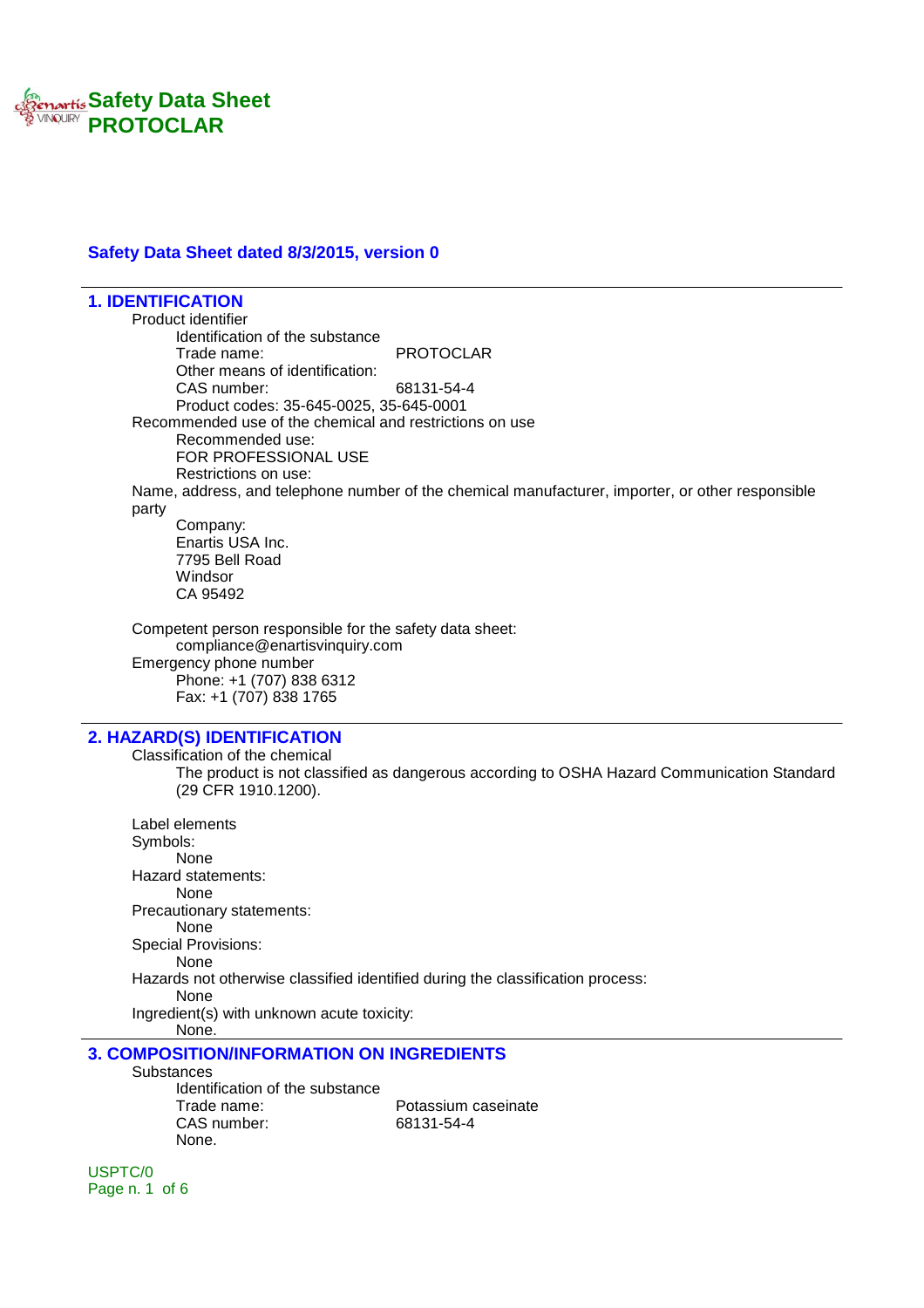# *<u>Renartis</u>* **Safety Data Sheet PROTOCLAR**

#### Mixtures N.A.

#### **4. FIRST-AID MEASURES** Description of necessary measures In case of skin contact: Wash with plenty of water and soap. In case of eyes contact: In case of contact with eyes, rinse immediately with plenty of water and seek medical advice. In case of Ingestion: Induce vomiting. SEEK A MEDICAL EXAMINATION IMMEDIATELY and present the safety-data sheet. In case of Inhalation: Remove casualty to fresh air and keep warm and at rest. Most important symptoms/effects, acute and delayed None Indication of immediate medical attention and special treatment needed Treatment: None

#### **5. FIRE-FIGHTING MEASURES**

Suitable extinguishing media: Water. Carbon dioxide (CO2). Unsuitable extinguishing media: None in particular. Specific hazards arising from the chemical Do not inhale explosion and combustion gases. Hazardous combustion products: None Explosive properties: N.A. Oxidizing properties: N.A. Special protective equipment and precautions for fire-fighters Use suitable breathing apparatus . Collect contaminated fire extinguishing water separately. This must not be discharged into drains. Move undamaged containers from immediate hazard area if it can be done safely.

### **6. ACCIDENTAL RELEASE MEASURES**

Personal precautions, protective equipment, and emergency procedures Wear personal protection equipment. Remove all sources of ignition. Wear breathing apparatus if exposed to vapours/dusts/aerosols. Provide adequate ventilation. Remove persons to safety. Use appropriate respiratory protection. See protective measures under point 7 and 8. Methods and materials for containment and cleaning up Wash with plenty of water.

### **7. HANDLING AND STORAGE**

Precautions for safe handling

Avoid contact with skin and eyes, inhalation of vapours and mists. Do not use on extensive surface areas in premises where there are occupants. Do not eat or drink while working. See also section 8 for recommended protective equipment.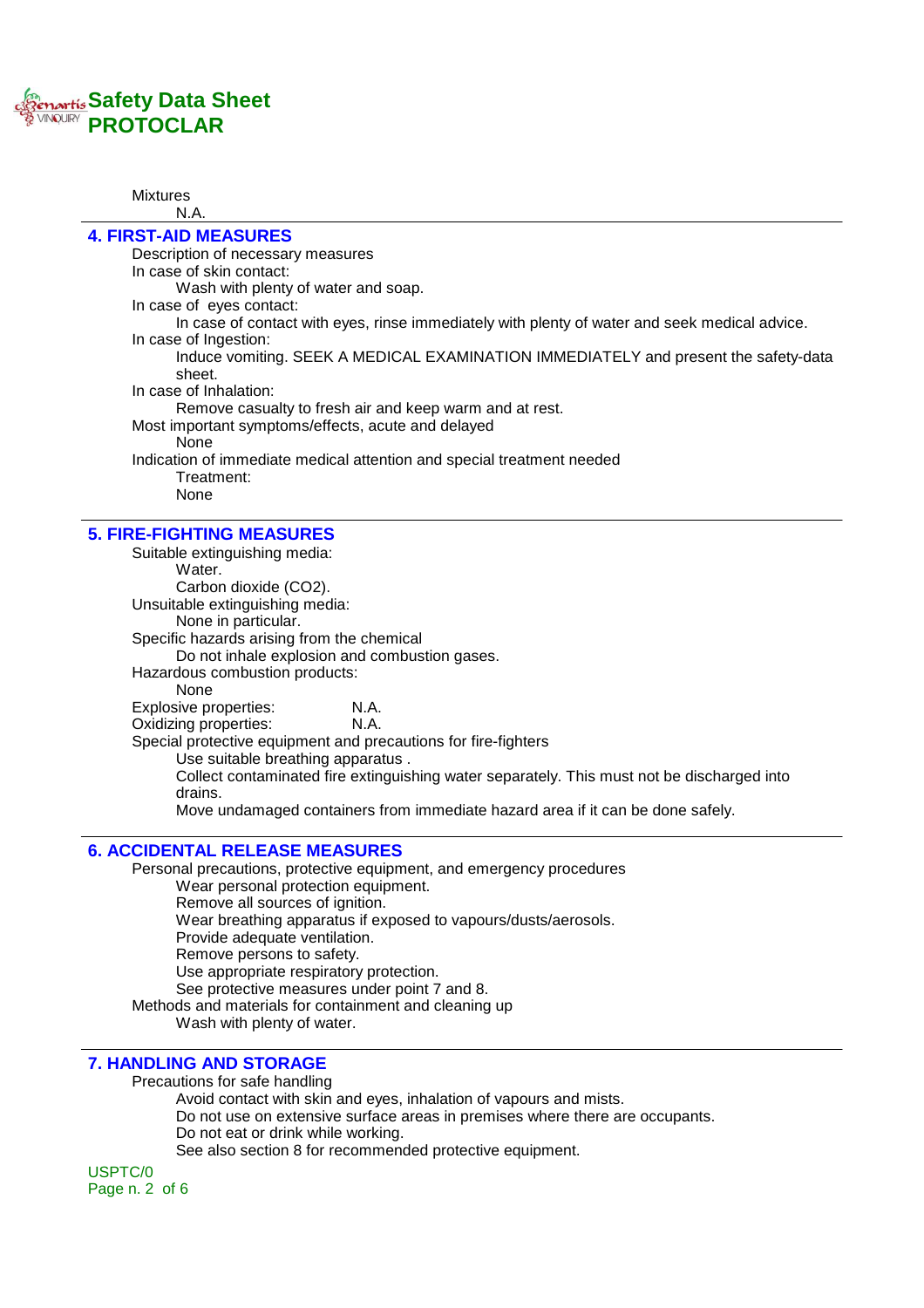

Conditions for safe storage, including any incompatibilities Keep away from food, drink and feed. Incompatible materials: None in particular. Instructions as regards storage premises: Adequately ventilated premises. Storage temperature: Store at ambient temperature.

#### **8. EXPOSURE CONTROLS/PERSONAL PROTECTION**

Control parameters No occupational exposure limit available Appropriate engineering controls: None Individual protection measures Eye protection: Not needed for normal use. Anyway, operate according good working practices. Protection for skin: No special precaution must be adopted for normal use. Protection for hands: Not needed for normal use. Respiratory protection: Not needed for normal use. Thermal Hazards: None

### **9. PHYSICAL AND CHEMICAL PROPERTIES**

| Appearance and colour:                        | Solid            |  |
|-----------------------------------------------|------------------|--|
| Odour:                                        | Characteristic   |  |
| Odour threshold:                              | N.A.             |  |
| pH:                                           | $\pm$ 5.70 (10%) |  |
| Melting point / freezing point:               | N.A.             |  |
| Initial boiling point and boiling range:      | N.A.             |  |
| Solid/gas flammability:                       | N.A.             |  |
| Upper/lower flammability or explosive limits: | N.A.             |  |
| Vapour density:                               | N.A.             |  |
| Flash point:                                  | N.A. °F          |  |
| Evaporation rate:                             | N.A.             |  |
| Vapour pressure:                              | N.A.             |  |
| Relative density:                             | N.A.             |  |
| Solubility in water:                          | N.A.             |  |
| Solubility in oil:                            | N.A.             |  |
| Partition coefficient (n-octanol/water):      | N.A.             |  |
| Auto-ignition temperature:                    | N.A.             |  |
| Decomposition temperature:                    | N.A.             |  |
| Viscosity:                                    | N.A.             |  |
| Miscibility:                                  | N.A.             |  |
| Fat Solubility:                               | N.A.             |  |
| Conductivity:                                 | N.A.             |  |
| Substance Groups relevant properties          | N.A.             |  |
|                                               |                  |  |

#### **10. STABILITY AND REACTIVITY**

**Reactivity** Stable under normal conditions Chemical stability Stable under normal conditions

USPTC/0 Page n. 3 of 6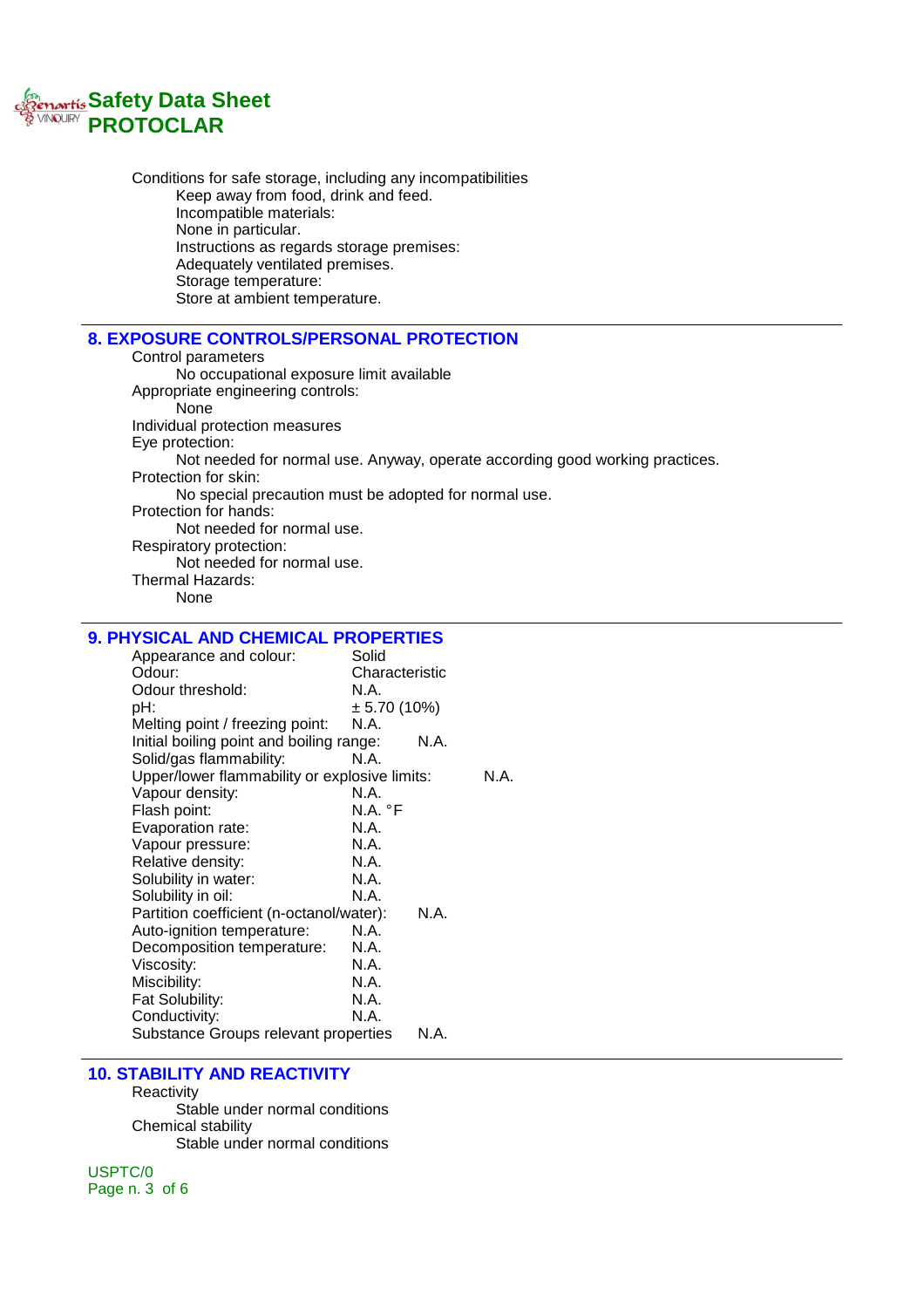

Possibility of hazardous reactions None Conditions to avoid Stable under normal conditions. Incompatible materials None in particular. Hazardous decomposition products None.

#### **11. TOXICOLOGICAL INFORMATION**

Information on toxicological effects Toxicological information of the substance: N.A. Substance(s) listed on the NTP report on Carcinogens: No. Substance(s) listed on the IARC Monographs: None. Substance(s) listed as OSHA Carcinogen(s): No. Substance(s) listed as NIOSH Carcinogen(s): No.

#### **12. ECOLOGICAL INFORMATION**

**Ecotoxicity** 

Adopt good working practices, so that the product is not released into the environment. N.A. Persistence and degradability N.A. Bioaccumulative potential N.A. Mobility in soil N.A. Other adverse effects None

#### **13. DISPOSAL CONSIDERATIONS**

Waste treatment and disposal methods Recover if possible. In so doing, comply with the local and national regulations currently in force.

## **14. TRANSPORT INFORMATION**

UN number Not classified as dangerous in the meaning of transport regulations. UN proper shipping name N.A. Transport hazard class(es) N.A. Packing group N.A. Environmental hazards N.A. Transport in bulk (according to Annex II of MARPOL 73/78 and the IBC Code) N.A. Special precautions N.A.

USPTC/0 Page n. 4 of 6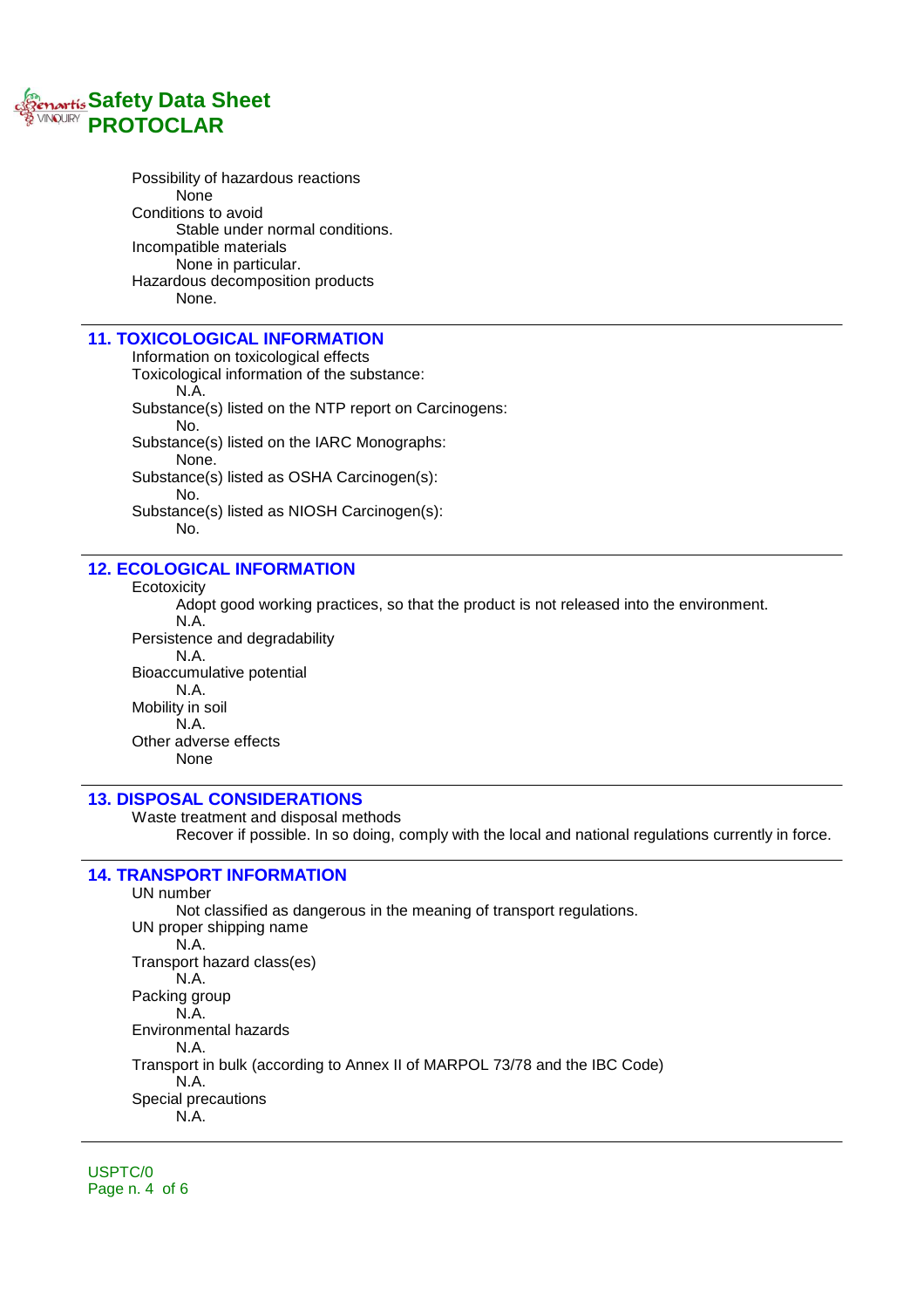

### **15. REGULATORY INFORMATION**

| ושרותושוט וויו ווערהשטש                                                        |
|--------------------------------------------------------------------------------|
| USA - Federal regulations                                                      |
| <b>TSCA - Toxic Substances Control Act</b>                                     |
| This substance is not listed on the TSCA inventory.                            |
| <b>TSCA listed substances:</b>                                                 |
| None.                                                                          |
| SARA - Superfund Amendments and Reauthorization Act                            |
| Section 302 - Extremely Hazardous Substances: No.                              |
| Section 304 - Hazardous substances: No.                                        |
| Section 313 - Toxic chemical list: No.                                         |
| CERCLA - Comprehensive Environmental Response, Compensation, and Liability Act |
| No substances listed.                                                          |
| CAA - Clean Air Act                                                            |
| <b>CAA listed substances:</b>                                                  |
| None.                                                                          |
| <b>CWA - Clean Water Act</b>                                                   |
| CWA listed substances:                                                         |
| None.                                                                          |
|                                                                                |
| USA - State specific regulations                                               |
| California Proposition 65                                                      |
| Substance(s) listed under California Proposition 65:                           |
| None.                                                                          |
|                                                                                |
| Massachusetts Right to know                                                    |
| Substance(s) listed under Massachusetts Right to know:<br>No.                  |
|                                                                                |
| New Jersey Right to know                                                       |
| Substance(s) listed under New Jersey Right to know:<br>No.                     |
|                                                                                |
| Pennsylvania Right to know                                                     |
| Substance(s) listed under Pennsylvania Right to know:                          |
| No.                                                                            |
|                                                                                |

# **16. OTHER INFORMATION**

Safety Data Sheet dated 8/3/2015, version 0 Disclaimer: The information contained herein is based on our state of knowledge at the above-specified date. It refers solely to the product indicated and constitutes no guarantee of particular quality. The information relates only to the specific material and may not be valid for such material used in combination with any other material or in any process. This Safety Data Sheet cancels and replaces any preceding release. ADR: European Agreement concerning the International Carriage of Dangerous Goods by Road. CAS: Chemical Abstracts Service (division of the American Chemical Society). CLP: Classification, Labeling, Packaging. DNEL: Derived No Effect Level. EINECS: European Inventory of Existing Commercial Chemical Substances. GHS: Globally Harmonized System of Classification and Labeling of Chemicals. HMIS: Hazardous Materials Identification System IARC: International Agency for Research on Cancer<br>IATA: International Air Transport Association

```
IATA: International Air Transport Association.<br>IATA-DGR: Dangerous Goods Regulation by the "In
         Dangerous Goods Regulation by the "International Air Transport
```
USPTC/0 Page n. 5 of 6